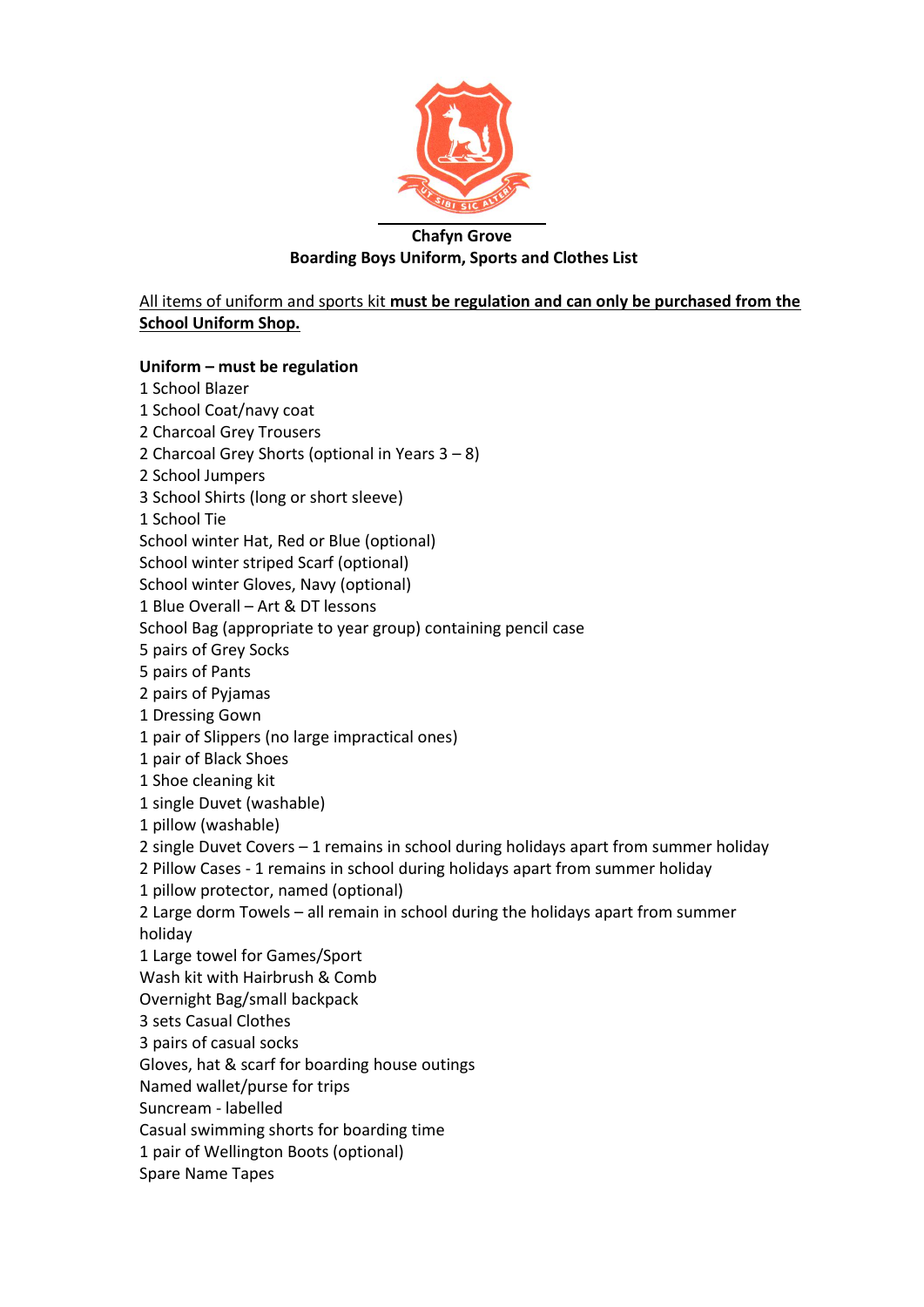Shoe Labels Locker divider for sports kit (optional)

#### **Games Kit – must be regulation**

1 Sports Hoodie (optional) 1 Training Top/fleece 1 pair of Tracksuit Bottoms 2 pair of White PE Shorts 2 White PE Shirts 2 pairs of Short White PE Socks 1 pair of Indoor Trainers (non-marking soles) 1 pair of Outdoor Trainers (suitable for Astroturf) 1 Boot Bag (optional) 1 Chafyn Grove Sports Bag 1 Plain Black Swimming Trunks/Shorts 1 Swimming Cap (optional) 1 Flip-flops/Crocs/sliders (for wearing to the swimming pool) 1 Sun Hat or red Chafyn cricket cap Base layer Top (optional) White for PE, Black for Games Base layer Shorts (optional) Black, worn under Rugby Shorts

#### **Winter & Spring Terms**

 Black Rugby Shorts (Twill not cotton) School Reversible Rugby Tops pairs of Black & Red Rugby Socks pair of Shin Pads pair of Football/Rugby Boots (kite mark studs) Hockey Stick (Years 5 to 8) **– Spring Term only** Mouth Guard School winter Hat, Red or Blue (optional)

## **Summer Term**

- 2 Cricket Shirts
- 1 Cricket Box (Years 4 to 8)
- 2 Cricket Trousers (Years 4 to 8)
- 1 Cricket Cap (optional)
- 1 Cricket Jumper/slipover (optional)
- 1 Cricket Bat (Years 5 to 8)
- 1 Tennis Racquet (optional)

If you buy your child cricket shoes, they must be **predominantly white.**

Please ensure that **all** uniform and sports kit is in good condition and **labelled securely** with a woven nametape. This should be sewn onto the **outside** of all sports kit, below any embroidery on the left-hand side of the chest on all tops and on the bottom hem of the reversible top. The name should be at the bottom of the leg of shorts and near the left pocket of the tracksuit bottoms and cricket trousers. Please ensure that all shoes and trainers are also clearly named.

A loop sewn halfway down the long side of towels helps to keep them off the ground and the nametape should be sewn near to the loop.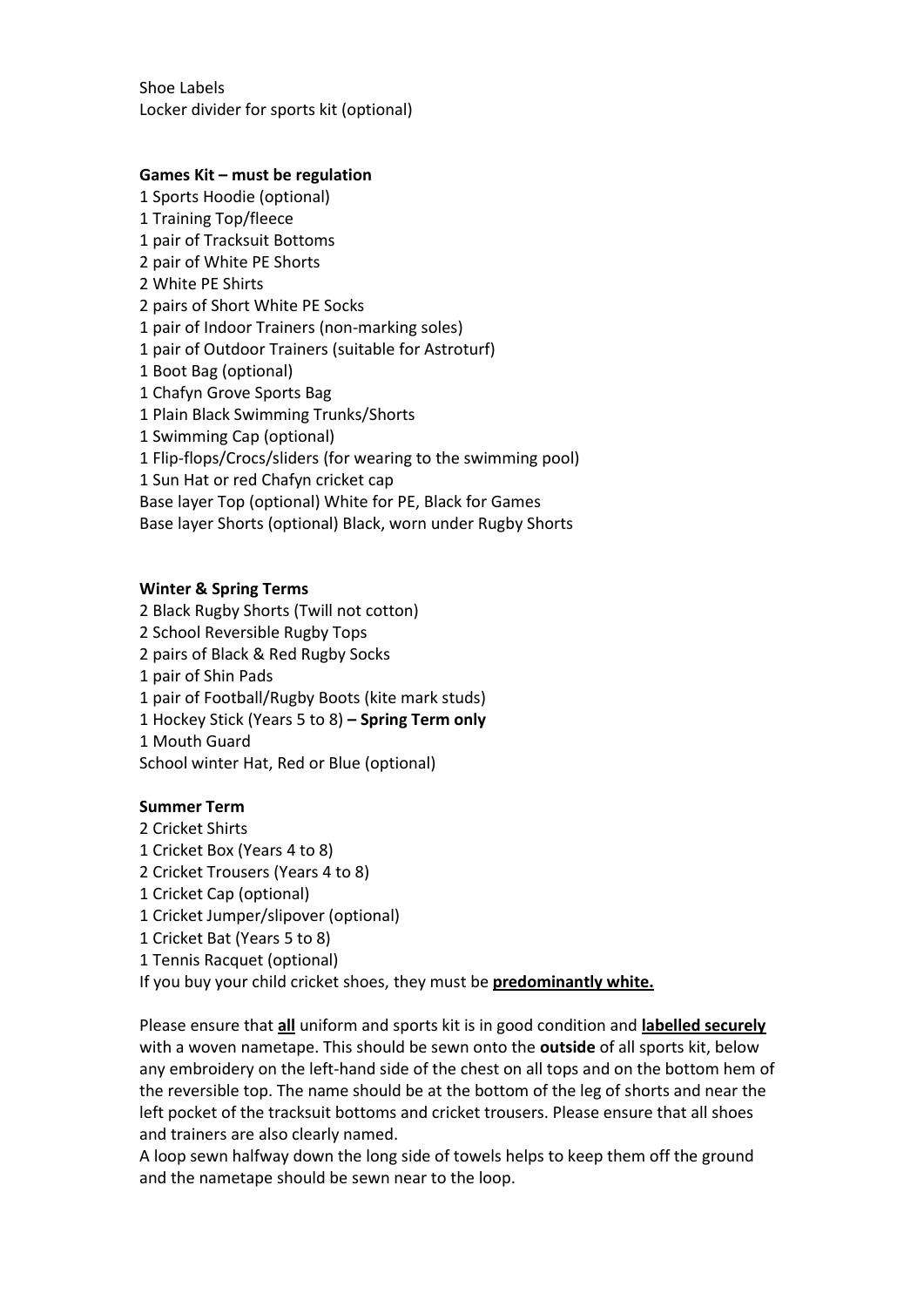**If your child brings a watch to school, please ensure it is engraved with his/her name.**



## **Tips for Boarders unpacking at the beginning of term**

If you have not already bought one, it is suggested that a **large suitcase**, rather than a trunk, may be much easier for use in school. All trunks/suitcases should be **clearly marked on the outside** with your child's name.

Clothes can be divided and placed in separate bags before packing into the trunk/suitcase for ease of unpacking at school.

- 1. **PE Bag – This bag will be taken straight to the form room to be checked, before being placed in your child's locker**. It should contain **one set** of all sports kit required for that term; sports footwear and gum shield; **1 towel (first term only)**. Spare sports kit will be stored on their own shelf in matron's sitting room.
- 2. **Spare clothing – This should be taken to Matron's sitting room.** It should contain the other complete set of sports kit, 3 pairs of pants and socks; 1 pair pyjamas; 1 jumper; 1 pair trousers; 2 shirts. **One towel, 1 duvet cover and 1 pillow case (first term only).**
- 3. **Overnight Bag – This should be taken to the dormitory** and should contain 1 pair pyjamas; 1 dressing gown; 1 pair slippers and wash kit; 3 sets of casual clothing and **1 towel (first term only).**
- 4. **Duvet, duvet cover, pillow and pillowcase – clearly named.** Place in a large bag and take to the dormitory.
- 5. **School bag containing a pencil case** should be taken to the Green Room in the boarding house.
- 6. **School Coat and Blazer**  This should be taken to the dormitory.
- 7. **Named water bottle for dorm/weekend trips -** This should be taken to the dormitory.
- 8. Passports, money, electronic gadgets (all of which should be clearly labelled) need to be given to a member of boarding house staff to be stored safely.